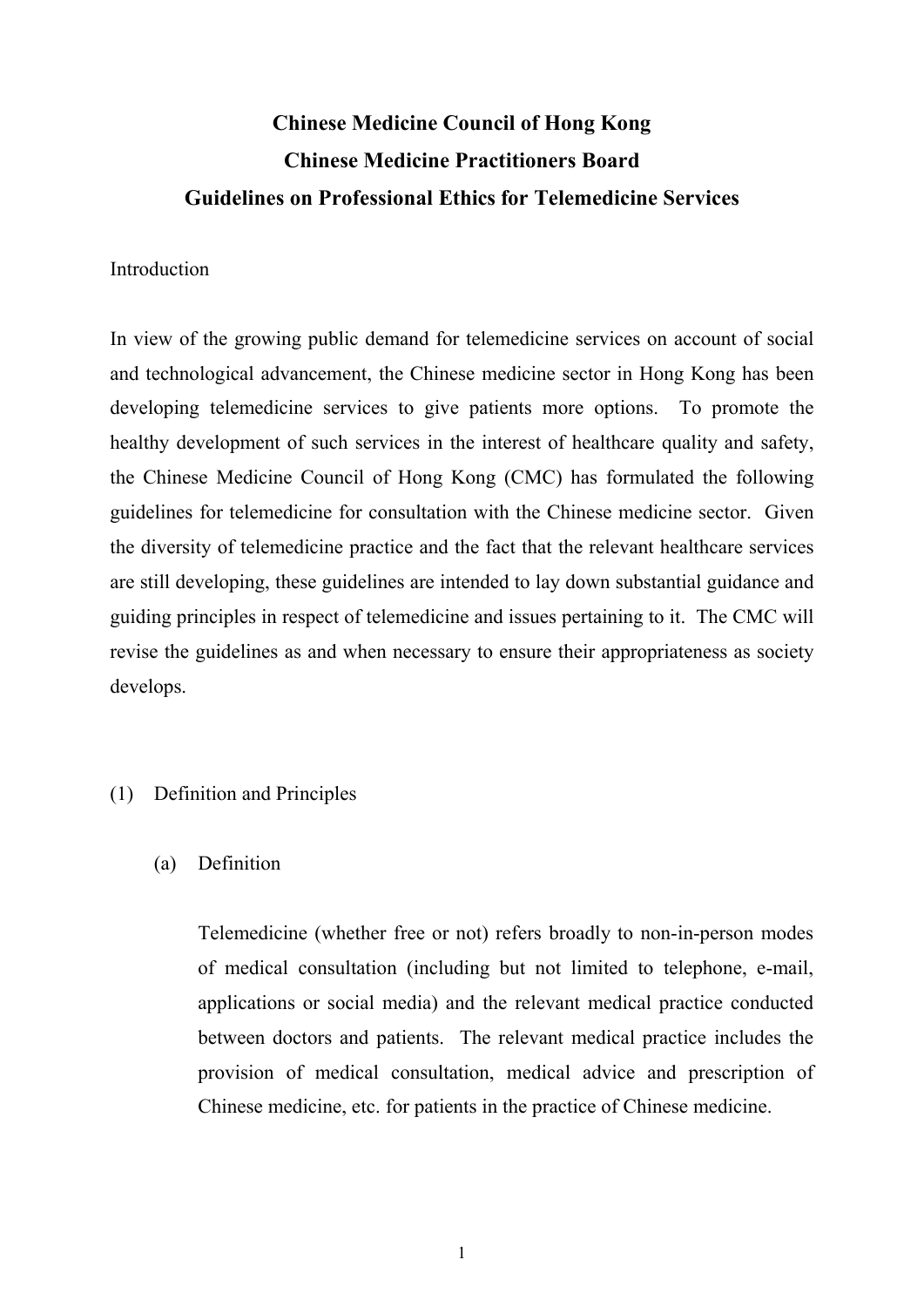### (b) Principles

 $\overline{a}$ 

A Chinese medicine practitioner  $1$  (CMP) who is required to provide telemedicine services should make the medical interests of the patient his or her foremost consideration and:

- i. shoulder the same professional responsibilities as in in-person consultation, and satisfy the regulations stipulated in all relevant medical ordinances, the requirements in such areas as professional responsibilities, practising rules and medical practice under the codes of conduct for CMPs, as well as any other written or unwritten professional requirements;
- ii. consider the clinical context, clinical goals and suitability of the employed mode of service delivery and the related equipment. The CMP must be satisfied that the patient is suitable for telemedicine interaction, before deciding whether to practise telemedicine or whether to continue to provide consultation to the patient by means of telemedicine. Telemedicine must not be viewed simply as a costeffective substitute for in-person consultation with patients;
- telecommunications) and ensure that telemedicine is appropriate for iii. fully appreciate the limitations and risks of the mode of telemedicine and related equipment (e.g. inability to conduct physical examination on patients and quality as well as stability concerns over the patient's medical condition at the material time, and that the level of the overall healthcare services provided by means of telemedicine is not lower than that provided in in-person consultation;

<span id="page-1-0"></span><sup>&</sup>lt;sup>1</sup>Chinese medicine practitioners include registered and listed Chinese medicine practitioners.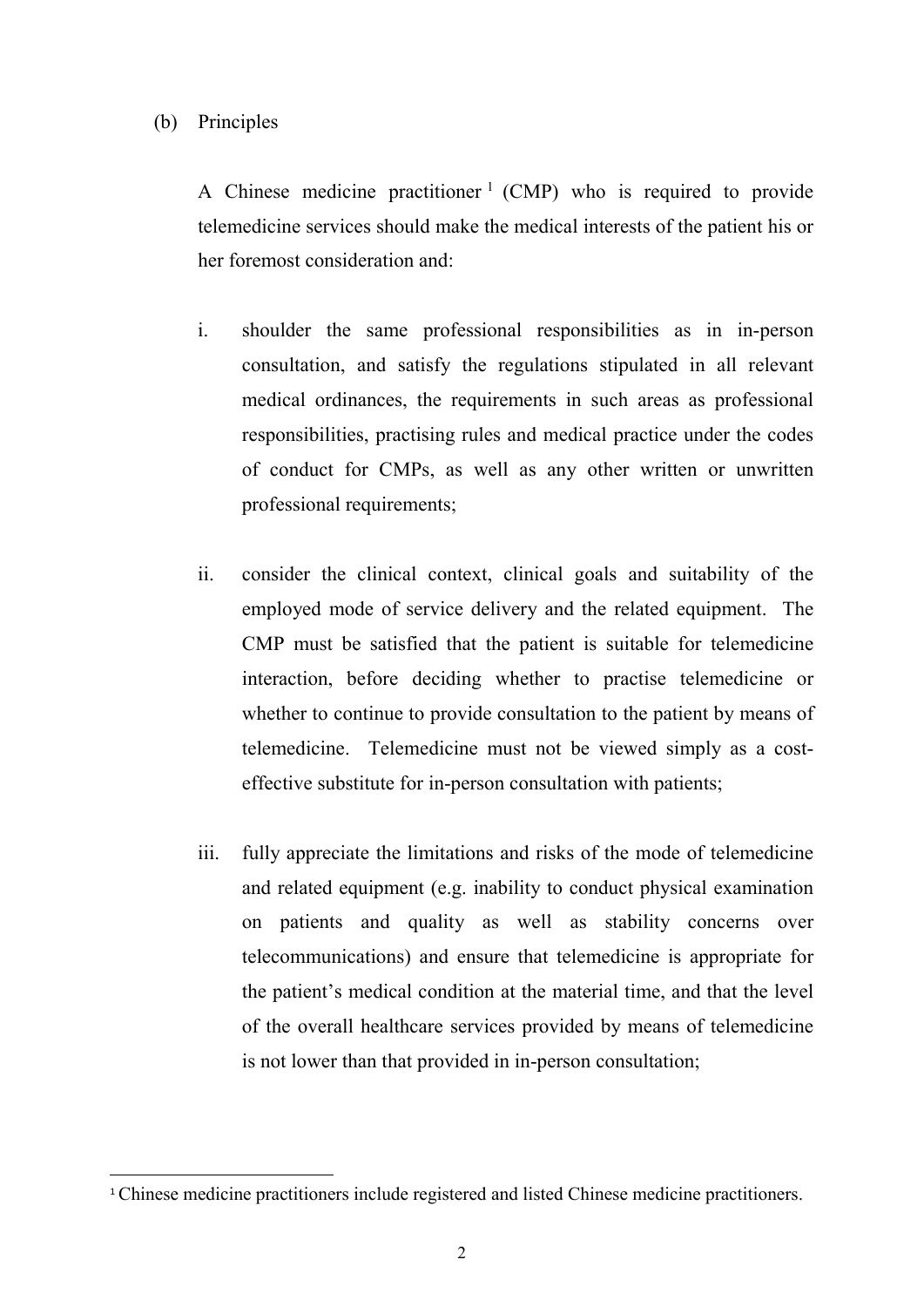- $iv.$  information system and information security system as well as have good knowledge of the operation of the telemedicine equipment and systems for consultation; ensuring that the place, equipment, technical support can meet the requirements for consultation by means of telemedicine. The CMP should, where necessary, seek professional advice from technical support staff and other relevant parties. If the systems concerned fail to meet the requirements for effective consultation and information security, the CMP should conduct consultation by means of other effective alternatives; and
- $V_{\star}$ ensure that the CMP is qualified to practise telemedicine in the jurisdiction where the patient is situated. These guidelines should not be construed to authorise a CMP to engage in medical practice or otherwise practise outside Hong Kong or in a way that is not authorised by law. A CMP must comply with the laws and codes of practice governing medical practice in the jurisdiction where the patient receives medical services.
- (2) Clinical Background

 Telemedicine is more appropriate for a patient who is in a stable medical condition and where a CMP can have a good grasp of the patient's physical condition.

 (a) A close "doctor-patient relationship" is the cornerstone to the delivery of medical services. Before practising telemedicine, a CMP should take of infection control or other special circumstances, a CMP may, in light of appropriate steps to build trust in the "doctor-patient relationship" with the patient so as to understand his or her physical and medical conditions. It is recommended that the first consultation be conducted in person as far as possible. Should an in-person consultation be inappropriate on the ground the actual circumstances, first learn about the patient's medical and physical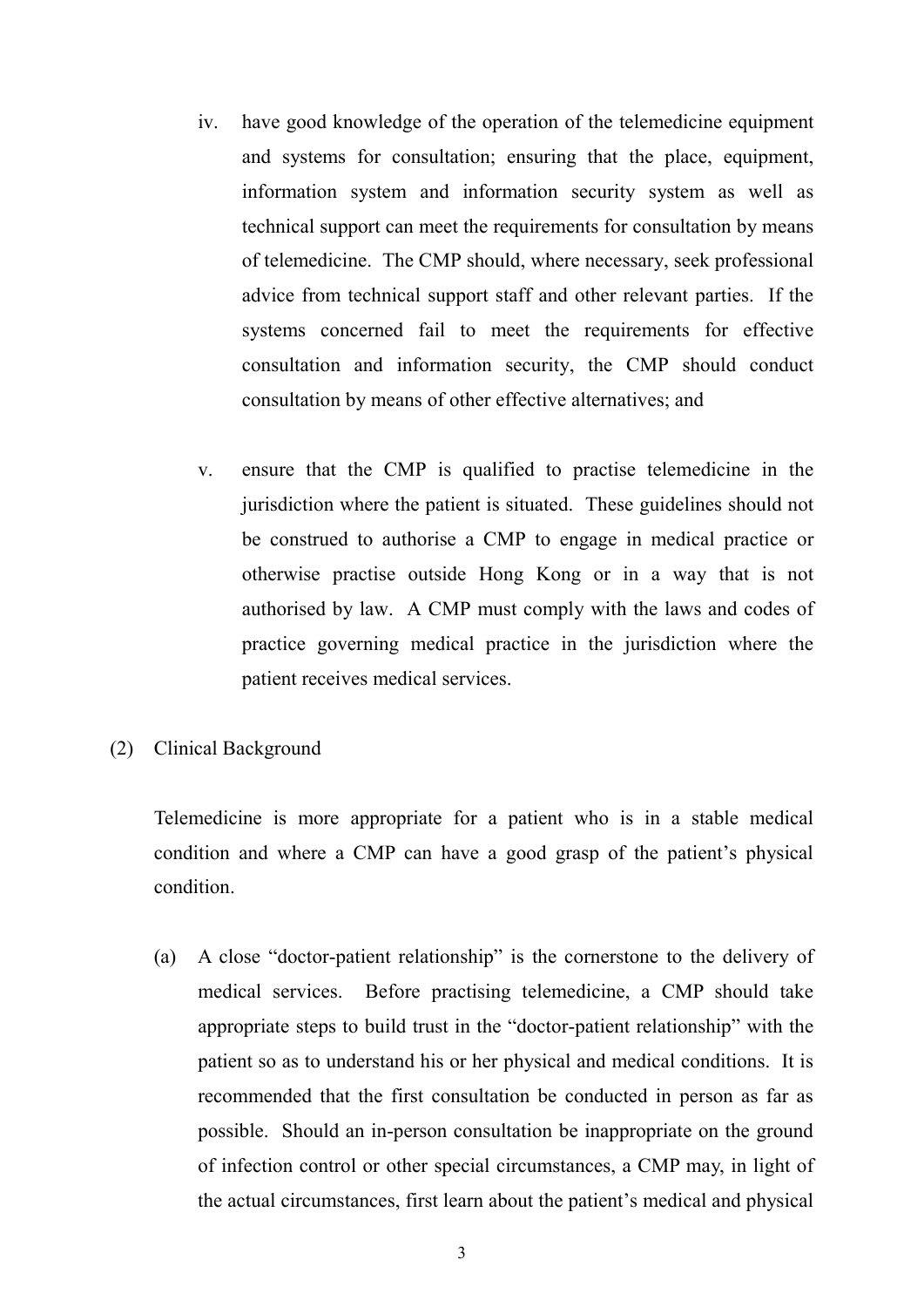conditions by referring with the patient's consent to his or her medical records as maintained by the physical healthcare facility the CMP is at, and then consider whether to practise telemedicine or not; and

- (b) should consultation by means of telemedicine be rendered inappropriate due to a change in the patient's medical condition or other reasons, a CMP should either arrange an in-person consultation for the patient or refer the patient to another physical healthcare facility for consultation.
- (3) Informed Consent
	- acknowledged, understood and accepted all the essential information, points limited to: (a) Before providing telemedicine services, make sure that the patient has to note and the risks involved concerning telemedicine including but not
		- possibility of a technical failure and privacy risks; i. the mode of operation of telemedicine and its limitations, such as the
		- ii. other suitable alternatives;
		- iii. privacy practices;
		- iv. operation of the telecommunication systems; and
		- v. arrangements for issuance of prescriptions.
	- (b) For consultation for children aged under 16, informed consent should be sought from their guardians.
- (4) Prescription

When prescribing for a patient by means of telemedicine, a CMP:

(a) should comply with the requirements under section 4(3) to (6) of the Code of Professional Conduct for Registered Chinese Medicine Practitioners in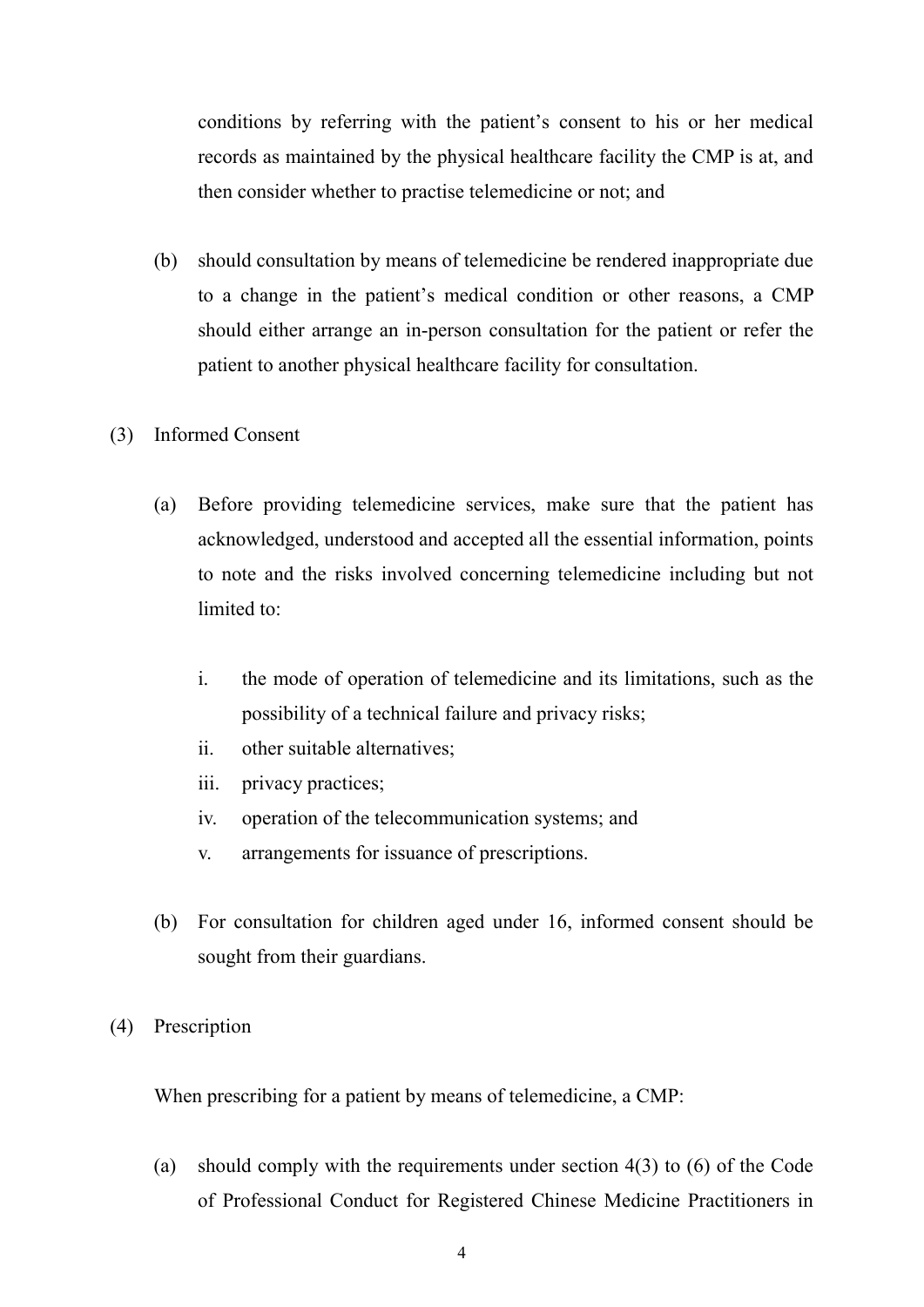Hong Kong ("the Code of Professional Conduct") or section 4(3) to (7) of the Code of Conduct for Listed Chinese Medicine Practitioners in Hong Kong ("the Code of Conduct") as in in-person consultation;

- (b) should issue a prescription to the patient, which can be in electronic form copy of a signed certificate, etc); (i.e. an electronic prescription generated by a computer system or a scanned
- (i.e. persons aged below 16) only in the presence of their guardians; (c) should provide consultation and prescribe Chinese medicines for children
- (d) should ensure that any instructions or medical advice, e.g. monitoring the patient's condition, are understood by the patient and/or their caregivers;
- to the patient, if a decision to dispense medications is made. In the case of specified on the medication package, packets of medications from different prescriptions in the same package should be properly separated (if information on the package and check whether the package is intact; A (e) shall be professionally responsible for the quality of medications supplied courier medicine delivery, the patient's name and address should be applicable), and the relevant prescription(s) should be enclosed, so as to avoid any errors or omissions. A CMP is responsible for reminding the patient or the patient's carer to, upon receipt of medications, verify the CMP should also inform the patient of the ways to handle any irregularities of the medications delivered; and
- (f) should have regard to possible differences in the medication's name, its indications and recommended dosage regimen when prescribing for overseas patients; be aware of and comply with the relevant laws and professional codes governing medical practice and medication in the relevant jurisdictions.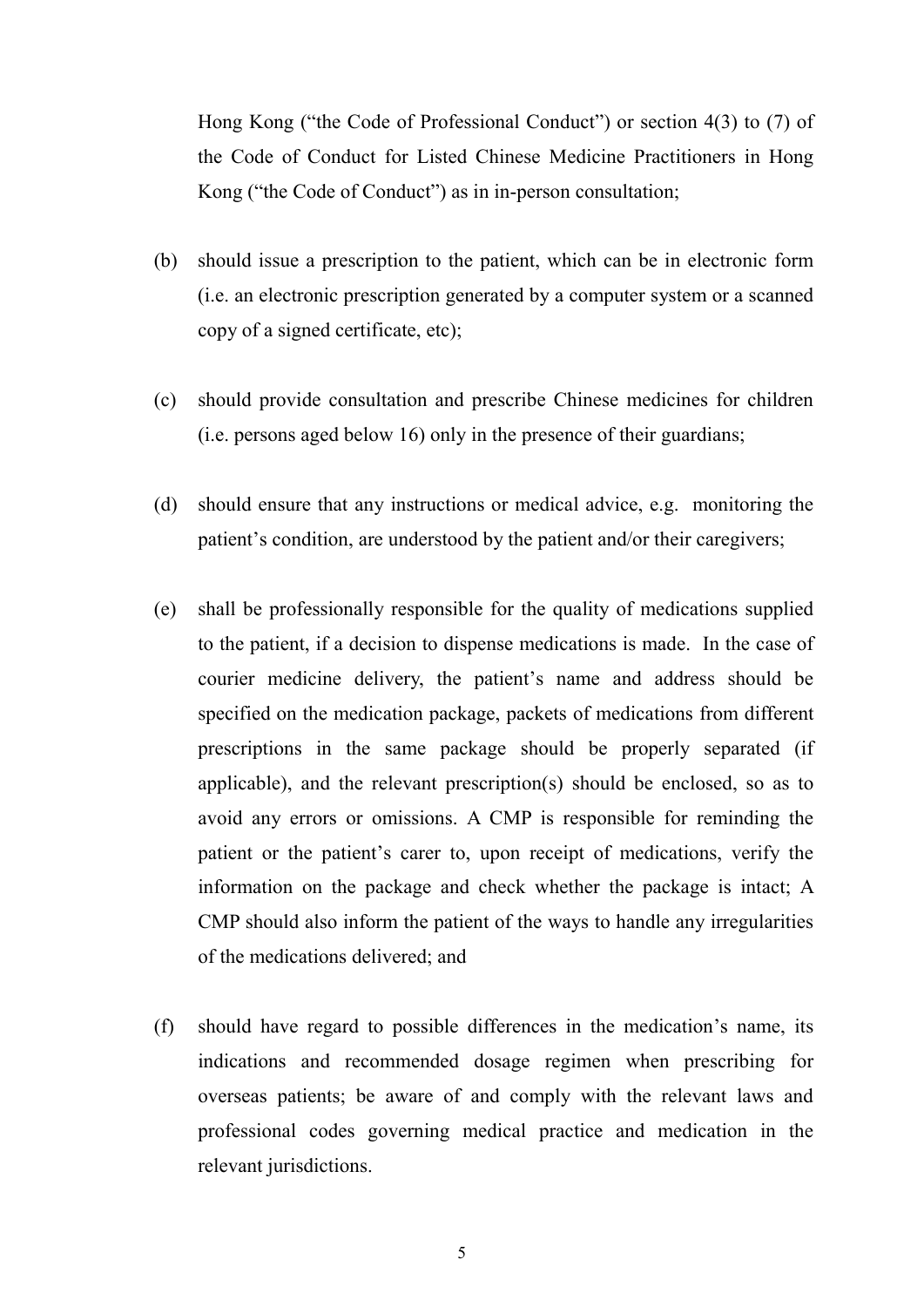## (5) Sick Leave Certificate[2](#page-5-0)

 or her own professional judgment and the individual condition of the patient. scanned copy of a signed certificate, etc). A registered CMP should issue an appropriate sick leave certificate based on his Regarding points to note on issuing a sick leave certificate, reference can be made to Reference Guide on Issuance of Sick Leave Certificate and Certificate of Attendance by Registered Chinese Medicine Practitioners. In addition, a registered CMP may consider issuing a sick leave certificate in electronic form (i.e. an electronic sick leave certificate generated by a computer system or a

(6) Medical Records

When practising telemedicine, a CMP should:

- (a) comply with the Code of Professional Conduct or section 4(2) of the Code of Conduct as in in-person consultation; and
- records. Relevant patient data, documents and other information transmitted through telecommunication systems to patients should also be (b) make the medical interests and privacy of the patient as the foremost consideration and properly establish and maintain complete medical properly recorded.
- (7) Patient Privacy and Confidentiality

**.** 

 (a) Should ensure that patient privacy is not compromised. Data obtained during a telemedical consultation should be secured through encryption, and other security precautions should be taken to prevent access by

<span id="page-5-0"></span> $2$  According to information from the Labour Department, there is no specified format for a sick leave certificate, etc. in issuing such a certificate. and a registered CMP is not required to sign such a certificate, or employ methods of electronic authentication,